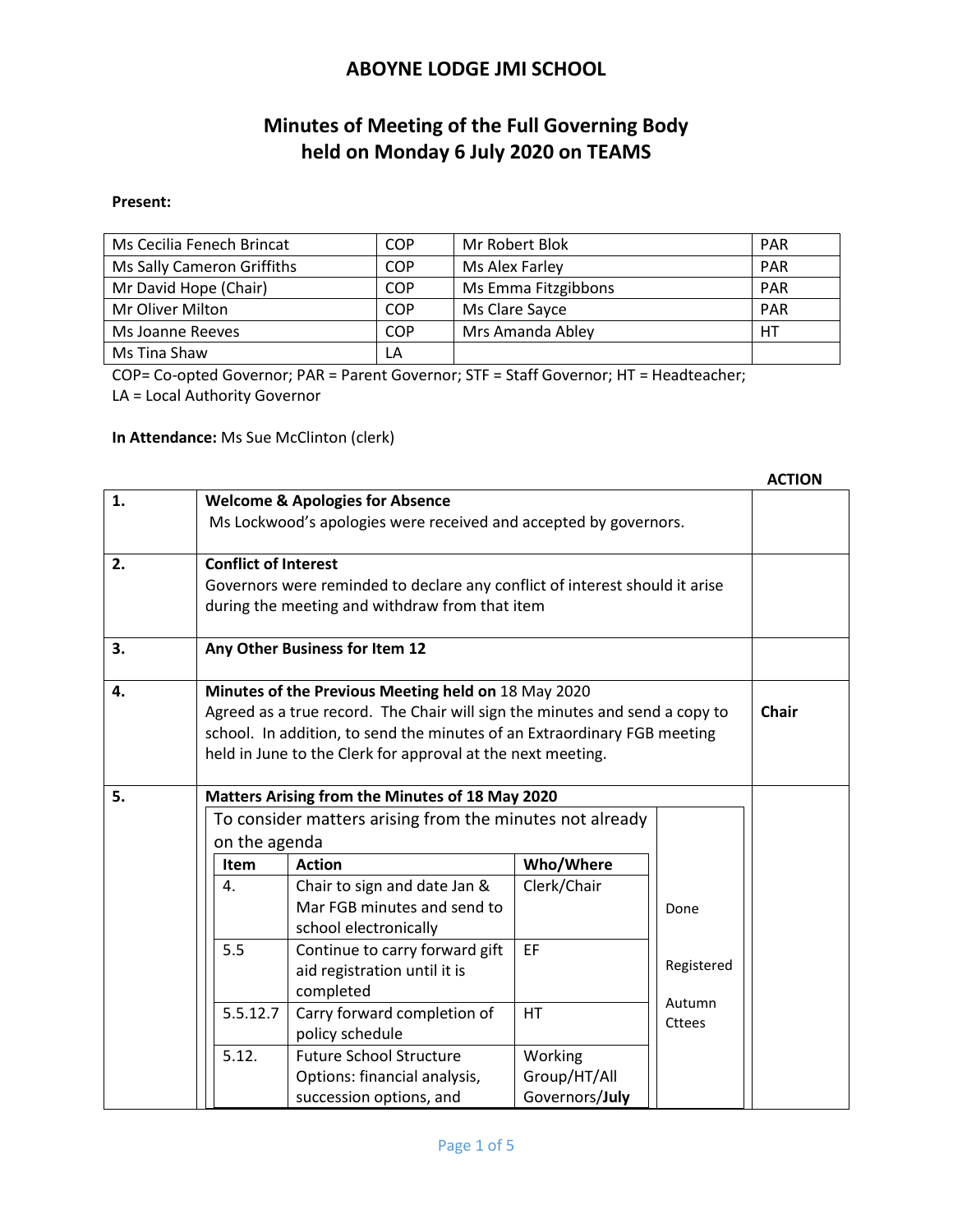|                                                                           | structures to be drawn        | <b>FGB Agenda</b>                                                                                                                                                                                                                                                                                                                                                                                                                                                       |                                                                                                                                                                                                                                      |                                                                                                                                                                                                                                                                                                                                                                                                                                                                                                                                                                                                                                                                                                                                                                                    |
|---------------------------------------------------------------------------|-------------------------------|-------------------------------------------------------------------------------------------------------------------------------------------------------------------------------------------------------------------------------------------------------------------------------------------------------------------------------------------------------------------------------------------------------------------------------------------------------------------------|--------------------------------------------------------------------------------------------------------------------------------------------------------------------------------------------------------------------------------------|------------------------------------------------------------------------------------------------------------------------------------------------------------------------------------------------------------------------------------------------------------------------------------------------------------------------------------------------------------------------------------------------------------------------------------------------------------------------------------------------------------------------------------------------------------------------------------------------------------------------------------------------------------------------------------------------------------------------------------------------------------------------------------|
|                                                                           |                               |                                                                                                                                                                                                                                                                                                                                                                                                                                                                         |                                                                                                                                                                                                                                      |                                                                                                                                                                                                                                                                                                                                                                                                                                                                                                                                                                                                                                                                                                                                                                                    |
|                                                                           |                               |                                                                                                                                                                                                                                                                                                                                                                                                                                                                         |                                                                                                                                                                                                                                      |                                                                                                                                                                                                                                                                                                                                                                                                                                                                                                                                                                                                                                                                                                                                                                                    |
|                                                                           |                               |                                                                                                                                                                                                                                                                                                                                                                                                                                                                         |                                                                                                                                                                                                                                      |                                                                                                                                                                                                                                                                                                                                                                                                                                                                                                                                                                                                                                                                                                                                                                                    |
|                                                                           |                               |                                                                                                                                                                                                                                                                                                                                                                                                                                                                         |                                                                                                                                                                                                                                      | Chair/Oct                                                                                                                                                                                                                                                                                                                                                                                                                                                                                                                                                                                                                                                                                                                                                                          |
|                                                                           |                               |                                                                                                                                                                                                                                                                                                                                                                                                                                                                         |                                                                                                                                                                                                                                      | <b>FGB</b>                                                                                                                                                                                                                                                                                                                                                                                                                                                                                                                                                                                                                                                                                                                                                                         |
|                                                                           |                               |                                                                                                                                                                                                                                                                                                                                                                                                                                                                         |                                                                                                                                                                                                                                      | Agenda                                                                                                                                                                                                                                                                                                                                                                                                                                                                                                                                                                                                                                                                                                                                                                             |
|                                                                           |                               |                                                                                                                                                                                                                                                                                                                                                                                                                                                                         |                                                                                                                                                                                                                                      |                                                                                                                                                                                                                                                                                                                                                                                                                                                                                                                                                                                                                                                                                                                                                                                    |
|                                                                           |                               |                                                                                                                                                                                                                                                                                                                                                                                                                                                                         |                                                                                                                                                                                                                                      |                                                                                                                                                                                                                                                                                                                                                                                                                                                                                                                                                                                                                                                                                                                                                                                    |
|                                                                           | GH                            |                                                                                                                                                                                                                                                                                                                                                                                                                                                                         |                                                                                                                                                                                                                                      |                                                                                                                                                                                                                                                                                                                                                                                                                                                                                                                                                                                                                                                                                                                                                                                    |
| 9.                                                                        |                               | <b>RB</b>                                                                                                                                                                                                                                                                                                                                                                                                                                                               |                                                                                                                                                                                                                                      |                                                                                                                                                                                                                                                                                                                                                                                                                                                                                                                                                                                                                                                                                                                                                                                    |
|                                                                           | plans                         |                                                                                                                                                                                                                                                                                                                                                                                                                                                                         |                                                                                                                                                                                                                                      |                                                                                                                                                                                                                                                                                                                                                                                                                                                                                                                                                                                                                                                                                                                                                                                    |
| 9.                                                                        |                               |                                                                                                                                                                                                                                                                                                                                                                                                                                                                         |                                                                                                                                                                                                                                      | <b>Oct FGB</b>                                                                                                                                                                                                                                                                                                                                                                                                                                                                                                                                                                                                                                                                                                                                                                     |
|                                                                           |                               |                                                                                                                                                                                                                                                                                                                                                                                                                                                                         |                                                                                                                                                                                                                                      | Agenda                                                                                                                                                                                                                                                                                                                                                                                                                                                                                                                                                                                                                                                                                                                                                                             |
|                                                                           | Post revised Child Protection |                                                                                                                                                                                                                                                                                                                                                                                                                                                                         |                                                                                                                                                                                                                                      |                                                                                                                                                                                                                                                                                                                                                                                                                                                                                                                                                                                                                                                                                                                                                                                    |
|                                                                           |                               |                                                                                                                                                                                                                                                                                                                                                                                                                                                                         | Done                                                                                                                                                                                                                                 |                                                                                                                                                                                                                                                                                                                                                                                                                                                                                                                                                                                                                                                                                                                                                                                    |
| 13.                                                                       |                               |                                                                                                                                                                                                                                                                                                                                                                                                                                                                         |                                                                                                                                                                                                                                      |                                                                                                                                                                                                                                                                                                                                                                                                                                                                                                                                                                                                                                                                                                                                                                                    |
|                                                                           |                               |                                                                                                                                                                                                                                                                                                                                                                                                                                                                         |                                                                                                                                                                                                                                      |                                                                                                                                                                                                                                                                                                                                                                                                                                                                                                                                                                                                                                                                                                                                                                                    |
|                                                                           |                               |                                                                                                                                                                                                                                                                                                                                                                                                                                                                         |                                                                                                                                                                                                                                      |                                                                                                                                                                                                                                                                                                                                                                                                                                                                                                                                                                                                                                                                                                                                                                                    |
|                                                                           |                               |                                                                                                                                                                                                                                                                                                                                                                                                                                                                         |                                                                                                                                                                                                                                      |                                                                                                                                                                                                                                                                                                                                                                                                                                                                                                                                                                                                                                                                                                                                                                                    |
|                                                                           |                               |                                                                                                                                                                                                                                                                                                                                                                                                                                                                         |                                                                                                                                                                                                                                      |                                                                                                                                                                                                                                                                                                                                                                                                                                                                                                                                                                                                                                                                                                                                                                                    |
| teacher at the front of the class, the starting point will be age-related |                               |                                                                                                                                                                                                                                                                                                                                                                                                                                                                         |                                                                                                                                                                                                                                      |                                                                                                                                                                                                                                                                                                                                                                                                                                                                                                                                                                                                                                                                                                                                                                                    |
|                                                                           | 5.13.3<br>6.<br>11.           | together for discussion with<br>HT and then information to<br>governors<br>Chair to follow up and<br>circulate document re<br>governor self-review<br>Virtual Meetings Policy to be<br>topped and tailed & put on<br>Liaison with ALSA re spending<br>Update on income from<br>parents.<br>policy on GH<br>Include response to loss of<br>learning for pupils on July FGB<br>agenda (in lieu of SIC<br>meeting)<br>Assistant (TA) costs.<br><b>Headteacher's Report</b> | Chair<br>Admin/Clerk<br><b>July FGB</b><br>Agenda<br>HT.<br><b>July FGB</b><br>Agenda<br>is unlikely to change prior to the end of term in two weeks.<br>or likely to be back in September. Children will be taught in rows with the | Carry<br>forward<br>To go on<br>GH - HT<br><b>Note</b><br>below<br>Carry<br>forward<br>5.9 ALSA Liaison: Mr Blok communicated with ALSA. Their income is<br>reduced, but they are still able to commit funding towards the Teaching<br>The HT's report had been posted in advance. She outlined the part time<br>bubble arrangements, being a common model in Herts, with each bubble<br>having a teacher, TA and MSA. The smaller keyworker group had had two<br>TAs, but a teacher has now joined them. Offer to return to school made to<br>parents again at end of June and report reflects up to date attendance which<br>The challenge now is arrangements for September and working through the<br>guidance from government and Herts. Vulnerable staff are either back now |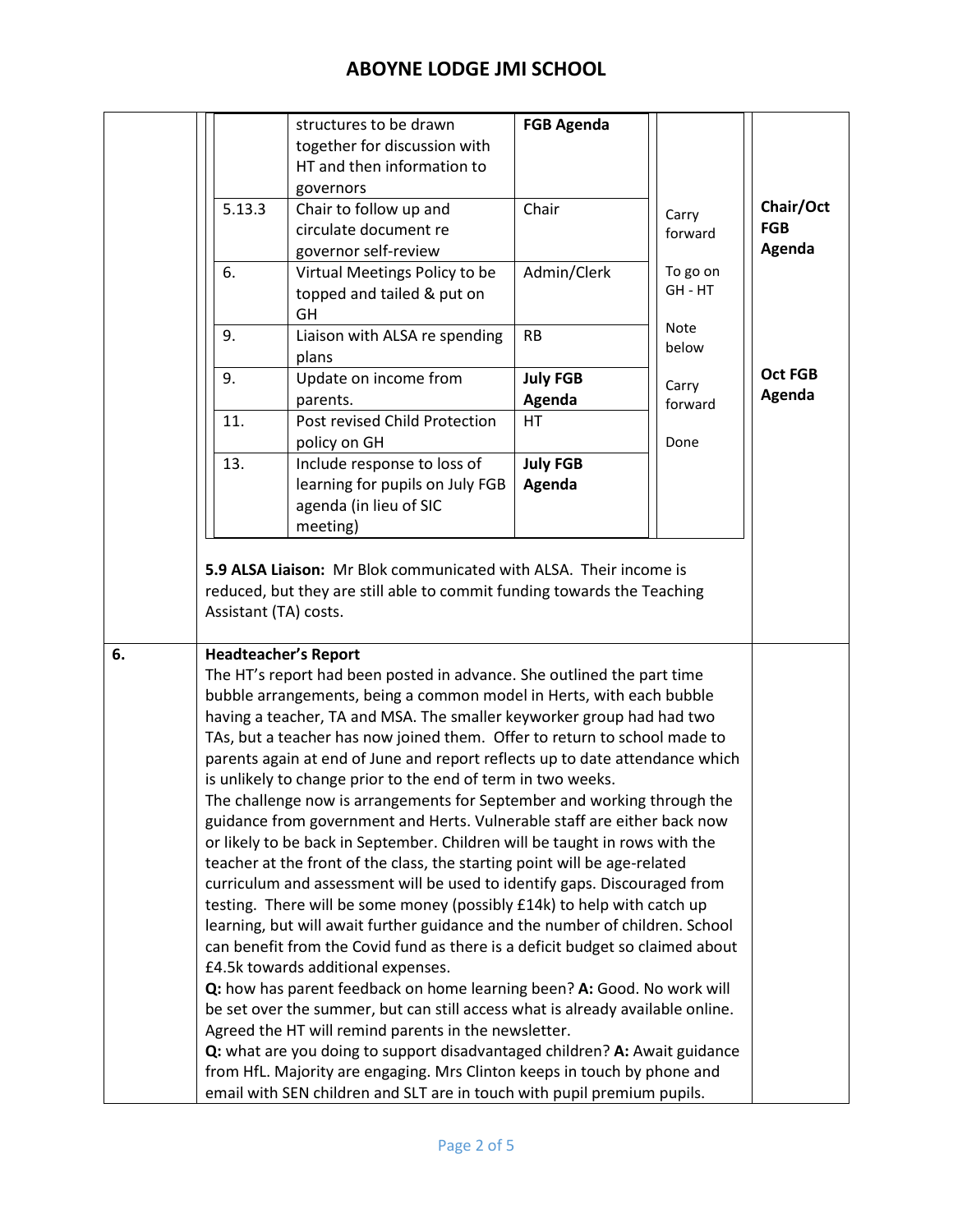|     | Await September, but likely to be greater differentiation.                      |                |
|-----|---------------------------------------------------------------------------------|----------------|
|     | Governors noted recent events where a member of the school community            |                |
|     | had tested positive for Covid-19. The HT took advice from Public Health         |                |
|     | England and HfL and communicated with everyone as advised. It was also          |                |
|     | noted that the Y1 bubble had closed, not as a result of the positive test, but  |                |
|     | because of overall staffing issues.<br>Mrs Fitzgibbons joined the meeting       |                |
|     | Following the communication with parents, very few had contacted the HT         |                |
|     | with concerns. Some governors had heard from other parents and it was           |                |
|     | suggested that it would be helpful to be able to give advice as to whether      |                |
|     | there are implications for contact with other vulnerable people. It was         |                |
|     | recognised that this would be helpful, and discussed thoroughly by              |                |
|     | governors, however, it was equally recognised that the HT could only            |                |
|     | communicate as advised and in accordance with data protection. It was           |                |
|     | agreed that the Chair will receive an update later in the week, and if there is |                |
|     | to be further communication, greater detail will be added provided GDPR is      |                |
|     | not breached.                                                                   |                |
|     | PSHE Curriculum: Has been implemented with Y6 parents having to deliver         |                |
|     | RSE to their children.                                                          |                |
|     | School Development Plan: to come to October FGB. Priorities will be rolled      | <b>Oct FGB</b> |
|     | over with additions re closing any learning gaps.                               | Agenda         |
|     | Mr Blok conveyed the appreciation of a parent about everything that the HT      |                |
|     | and her staff have been doing in very difficult circumstances. The HT herself   |                |
|     | said that a lot of positive feedback has been received from parents and their   |                |
|     | support is appreciated.                                                         |                |
|     |                                                                                 |                |
| 7.  | <b>Update on Priority School Building Programme (PSBP)</b>                      |                |
|     | Astroturf laid, but has to come up again in summer; sample table for dining     |                |
|     | hall received; storage is an issue, ALSA have indicated their willingness to    |                |
|     | fund a container on site and once the generator is moved, will know if there    |                |
|     | is enough room; target completion of nursery is 17 August which is very tight   |                |
|     | to be ready for end of term and does not allow for slippage; an issue will be   |                |
|     | removal of furniture from hall to reception block and this will be taken up     |                |
|     | with contractors; noted that have to pay for new items like soap and towel      |                |
|     | dispensers so putting back old ones and will review needs in due course;        |                |
|     | overall the mismatch as to what can and cannot fit into the temporaries was     |                |
|     | noted along with the reduced budget of the contractors so will have to put      |                |
|     | pressure on to ensure they pick up the moving back of the furniture.            |                |
|     |                                                                                 |                |
| 8.  | <b>Safeguarding Update</b>                                                      |                |
|     | No issues to bring to governors' attention.                                     |                |
|     |                                                                                 |                |
|     |                                                                                 |                |
| 9.  | <b>Resources Committee Business</b>                                             |                |
|     | No update since the deficit budget was submitted to County. They are to         |                |
|     | meet with school to review the figures and discuss the way forward,             |                |
|     | hopefully before the end of term.                                               |                |
| 10. | <b>Future School Structure Working Party</b>                                    |                |
|     | See Part 2 minutes                                                              |                |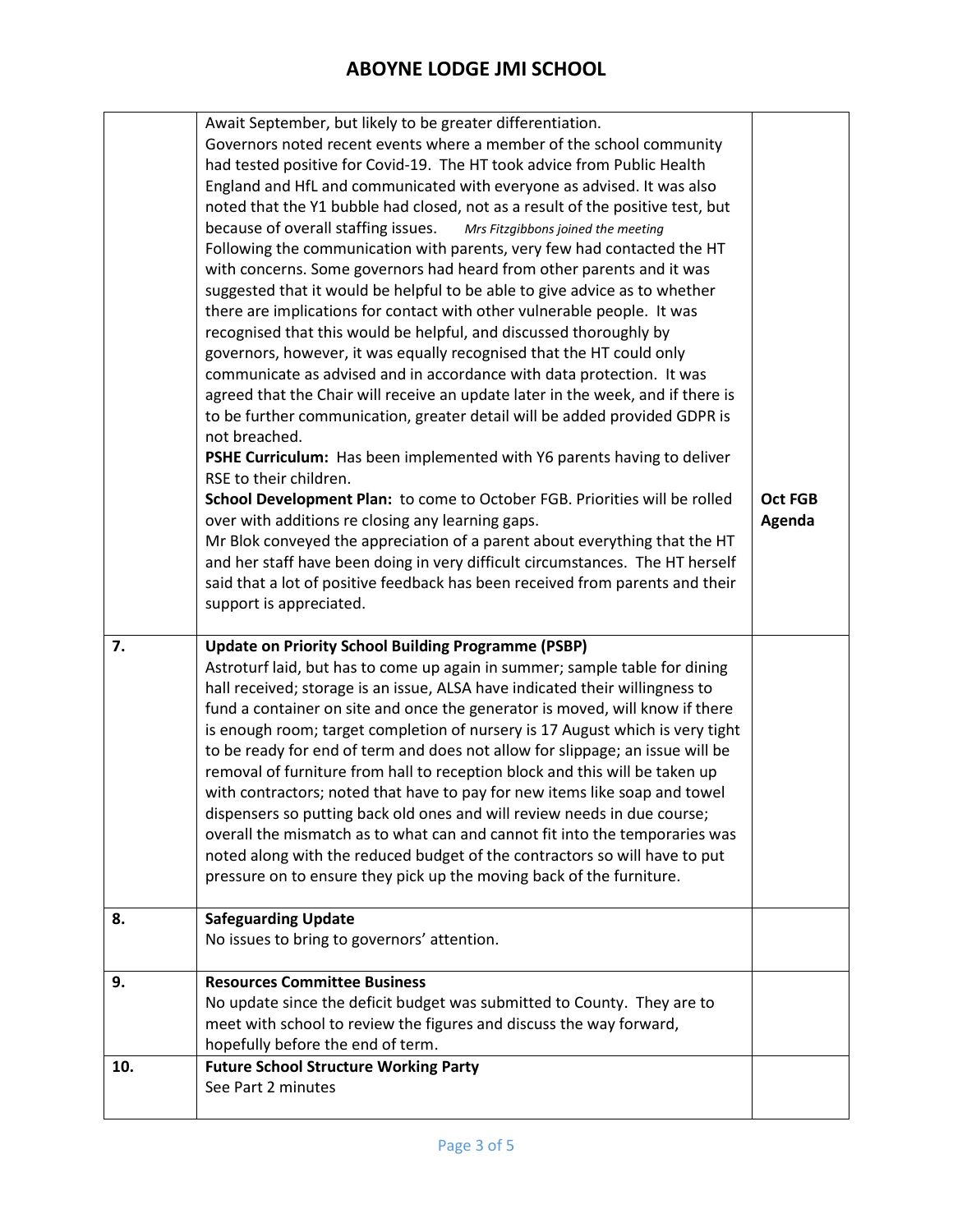| 11.  | <b>Governance Matters</b>                                                                                                                 |                   |
|------|-------------------------------------------------------------------------------------------------------------------------------------------|-------------------|
| 11.1 | FGB Membership: full complement of governors. Mr Hope's term of office                                                                    |                   |
|      | ends in November.                                                                                                                         |                   |
| 11.2 | Training: All on Governor Hub now. Governors encouraged to do online                                                                      |                   |
|      | training, including Safer Recruitment training as currently only one governor                                                             | <b>All Govrs</b>  |
|      | done it. Bring forward in house session next term.                                                                                        |                   |
| 11.3 | Keeping Children Safe in Education (KCSIE): updated and all governors                                                                     |                   |
|      | encouraged to read over the summer as will be asked to declare that read                                                                  | <b>All Govrs</b>  |
|      | and understood it in the Autumn. Clerk will post link.                                                                                    |                   |
| 11.4 | Link Governor Activity: Governors encouraged to follow up on key links with                                                               | <b>Link Govrs</b> |
|      | school staff eg safeguarding, SEND                                                                                                        |                   |
| 11.5 | Annual Governance Statement for Newsletter: Chair to draft content and to<br>include a reminder to parents for donations to school funds. | <b>Chair</b>      |
| 11.6 | Election of Chair & Vice Chair: Both the current Chair (Mr Hope) and Vice                                                                 |                   |
|      | Chair (Ms Cameron Griffiths) wish to stand down. The Chair's term of office                                                               |                   |
|      | as a governor ends in November, and the Vice Chair wishes to stand down as                                                                |                   |
|      | Chair of School Improvement Committee and as a governor because of time                                                                   |                   |
|      | constraints. Both have been involved as governors and officers for some                                                                   |                   |
|      | time. There being no immediate nominees, both Mr Hope and Ms Cameron                                                                      |                   |
|      | Griffiths agreed to stay on until the first meeting of the new academic year                                                              | Clerk/Oct         |
|      | on 5 October 2020. It was noted that different arrangements are possible eg                                                               | <b>FGB</b>        |
|      | Co-Chairs. SIC meetings could also be held in the evening to facilitate MS                                                                | Agenda            |
|      | Cameron Griffiths' continued involvement. The clerk will post role                                                                        |                   |
|      | descriptors for officers on GH and the matter will be on the October agenda.                                                              |                   |
|      |                                                                                                                                           |                   |
| 12.  | Any Other Business as notified in Item 3<br>None                                                                                          |                   |
| 13.  | <b>Date of Next Meetings</b>                                                                                                              |                   |
|      | Meetings to be held remotely for the time being at 6 pm. Dates agreed for                                                                 |                   |
|      | 2020-2021:                                                                                                                                |                   |
|      | 5 October & 7 December 2020                                                                                                               |                   |
|      | 25 January & 22 March 2021                                                                                                                |                   |
|      | 17 May & 5 July 2021                                                                                                                      |                   |
|      |                                                                                                                                           |                   |
|      |                                                                                                                                           |                   |
|      | It was felt that 5 October gives time to see how the new arrangements are                                                                 | HT                |
|      | settling in. The HT will post revised risk assessment and alert the Chair if<br>there are any key issues before 5 October.                |                   |

| (Chair) |  |
|---------|--|

|--|--|--|--|